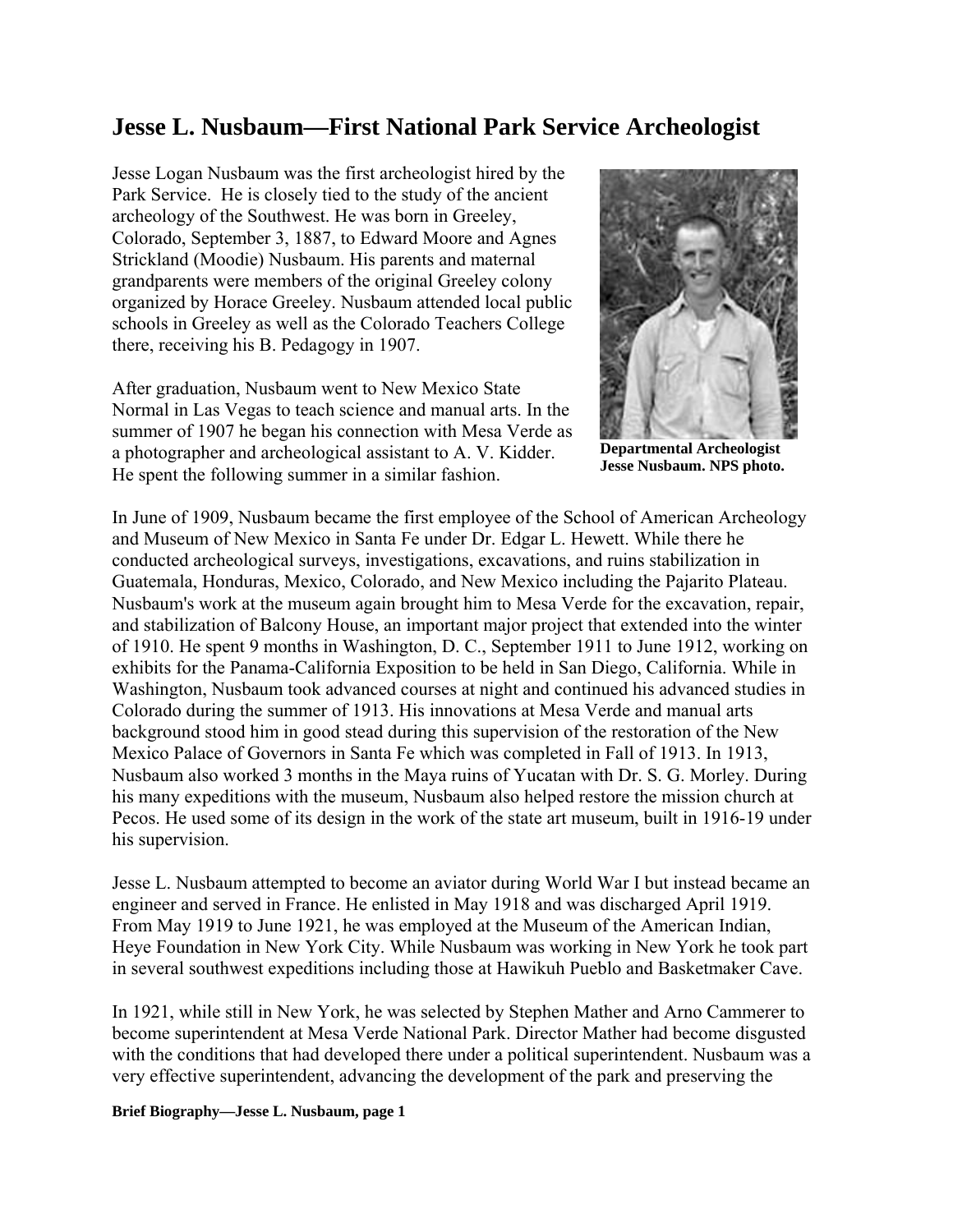archeological resources. He discontinued grazing, built a museum and developed good interpretive programs, especially ones designed to explain the Antiquities Act. His involvement with the Act led to his designation in 1927 as the lead archeologist and prime enforcer of the Act for the Southwest (while remaining Mesa Verde superintendent).



**Photo by George Grant (Harpers Ferry Center Collection, HPC-000179): Nusbaum is seated fourth from right; to his right is NPS Director Horace Albright. Photo is 1929, park rangers at Mesa Verde.** 

Nusbaum continued this dual capacity until 1930, when he took a leave of absence to organize and direct the Laboratory of Anthropology at Santa Fe, New Mexico. He continued as director of the laboratory until 1935, having earlier returned to the Park Service and resumed his dual duties as Mesa Verde superintendent and Department of the Interiorl archeologist enforcing the Antiquities Act. Nusbaum continued this dual position for many years. In 1946 he left Mesa Verde and his dual role for Santa Fe. At the National Park Service office there, he took up increased duties as the senior archeologist of the NPS. In this capacity, Nusbaum began one of the first salvage archeology projects when he persuaded El Paso Natural Gas Company to allow archeological excavation along their pipelines. For this, and many other accomplishments, Jesse L. Nusbaum received the Distinguished Service Award from the Department of the Interior in 1954. After a year's extension Nusbaum was forced to retire from the National Park Service at the age of 71 in 1957. However, he continued to do consulting work for many years. He died in Santa Fe in December 1975, at the age of 88.

**Brief Biography—Jesse L. Nusbaum, page 2**  Nusbaum married Aileen Baehrens O'Bryan on September 21, 1920, but was divorced in 1939. She had one son, Deric. Nusbaum subsequently married Rosemary Lewis Rife, a nurse, on December 11, 1947. His civic associations were as follows: Trustee, Laboratory of Anthropology 1923-38; Member, Advisory Board 1927; State Park Commission of New Mexico 1933-36; Council, American Association of Museums 1932-35; Trustee, Indian Arts Fund 1927; Commission, Old Santa Fe Association 1946-75; Management Board, School of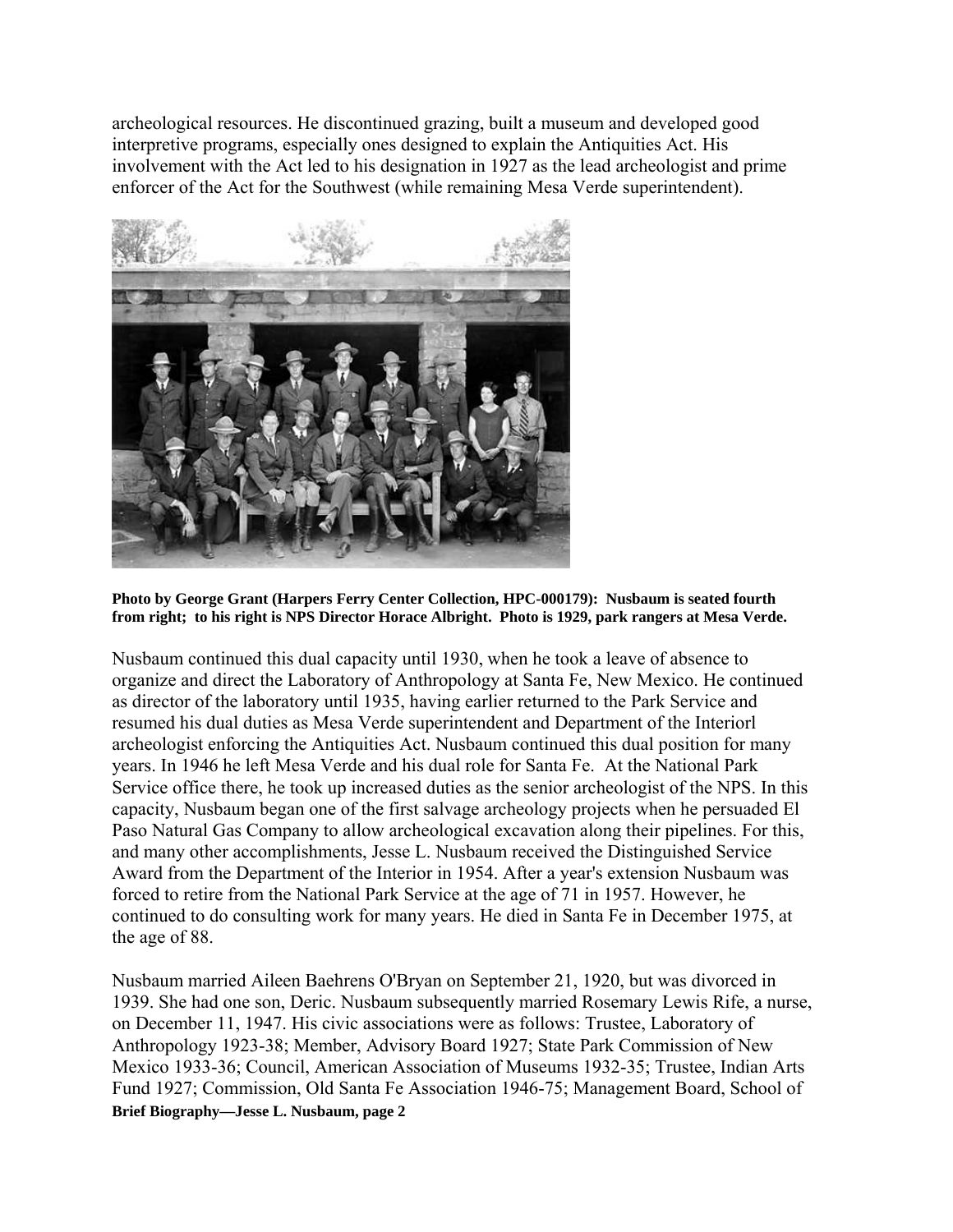American Research, 1947; U.S. International Park and Forest Commission; honorary life member, Museum of New Mexico; Pi Gamma Mu; Fellow, American Association for the Advancement of Science; and Chairman, Social Sciences, Southwest Division 1932-33 as well as Vice President 1935 of the American Anthropological Association; Society for American Archeology; American Planning and Civic Association; 32 Mason. Nusbaum received an honorary D. Sc. from Colorado State in 1946.

In 1923, he and others wrote down their findings in the book Basketmaker Cave in Kane County, Utah. Nusbaum was listed in Who's Who in America from 1931 until 1960 and was also included in Directory of American Scholars and American Men of Science.

## **Sources of information about Jesse L. Nusbaum**

The NPS History Collection, Harpers Ferry Center, Harpers Ferry, West Virginia holds some of Nusbaum's papers. These papers are located in Records Group 5 of the collection. An inventory of these papers is available at <http://www.nps.gov/hfc/products/library/nusbaum.htm, accessed 1 May 2007>.

The largest part of this collection consists of correspondence, however more of the correspondence is outgoing and the incoming is not necessarily kept with its reply. This correspondence deals with the enforcement of the Antiquities Act, archeological topics, pipeline archeology, park areas especially Mesa Verde National Park, and NPS administrative matters. Most of the correspondence dates from 1946-1958, however copies of and actual correspondence from the 1920's and 1930's are occasionally included. Articles, clippings, periodicals, a few photos, and notes make up the rest of the material. This dates from the 1950's with a few earlier clippings. It is largely due to Nusbaum's efforts that the NPS is so closely tied to Southwest archeology.

The Nusbaum Papers consist mostly of correspondence, 1921-1958, with the bulk 1947- 1958. Some of the correspondence is annotated and notes, mostly handwritten, are scattered throughout the folders. The papers also include articles, clippings, periodicals, and a few photos. All the papers are arranged in reverse chronological order, i.e. beginning December 1958 and ending with January 1921. The day books, office files of outgoing correspondence, are probably the most significant. However, the day book for 1950, the year pipeline archeology began, is not in the collection. The "Nut File" is quite interesting and is referred to several times in the correspondence. A folder of 1920's correspondence from Stella M. Leviston who donated funds for an entrance gate and for the Mesa Verde Museum is included in the Mesa Verde material. The folder, "Duties of Archeologist-Nusbaum in General Archeological Work" might be most helpful to those unacquainted with NPS procedures.

**Brief Biography—Jesse L. Nusbaum, page 3**  It is important to note that these papers only cover the later part of Nusbaum's career from 1946-7 to 1958, when he was stationed at the Region 3 Office in Santa Fe as a consulting archeologist. It does not ordinarily cover his career as Mesa Verde superintendent, his earlier archeological work, his architectural work in Santa Fe, his work with the Santa Fe Laboratory of Anthropology, or all his accomplishments prior to the end of World War II.